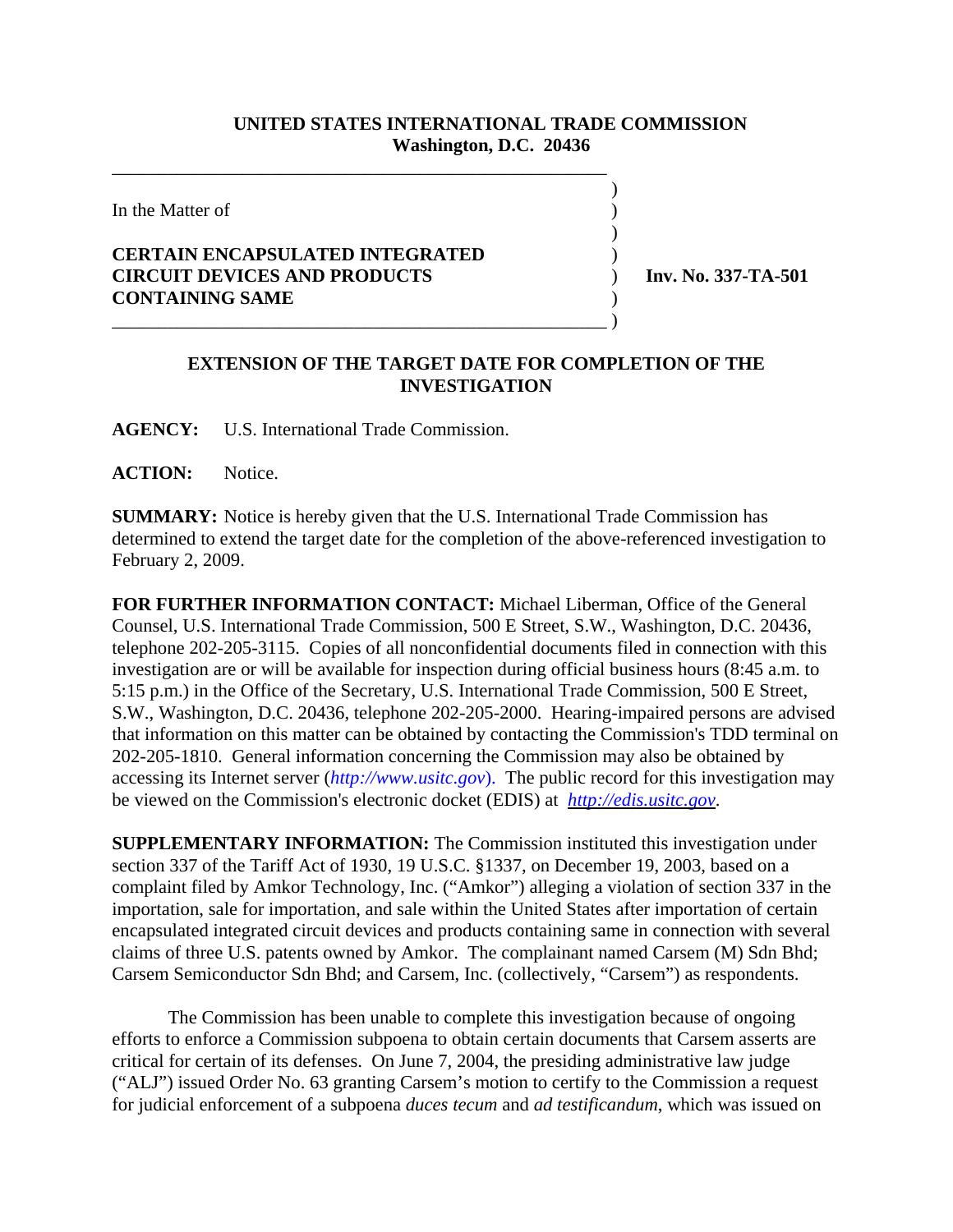February 11, 2004, and directed to ASAT, Inc. ("ASAT"), a non-party to this investigation. On August 11, 2004, the Commission filed a petition in the United States District Court for the District of Columbia ("the District Court") seeking to enforce the subpoena. The District Court granted the petition on December 1, 2004, and ordered ASAT to comply with the subpoena. *United States Int'l Trade Comm'n v. ASAT, Inc.*, 355 F.Supp.2d 67 (D.D.C. 2004). On January 26, 2005, ASAT filed an appeal of the District Court's decision with the United States Court of Appeals for the D.C. Circuit ("the D.C. Circuit").

On June 10, 2005, the D.C. Circuit issued its decision in the ASAT subpoena enforcement matter. *See United States Int'l Trade Comm'n v. ASAT, Inc.*, 411 F.3d 245 (D.C. Cir. 2005). While the D.C. Circuit upheld the jurisdiction and venue of the District Court, it held *inter alia*, that "the ALJ's factual findings and the record are insufficient to support a determination as a matter of law that ASAT, Inc. has control of the subpoenaed documents." *See ASAT*, 411 F.3d at 252-56. Accordingly, the D.C. Circuit reversed the D.C. District Court's decision to enforce the subpoena. *Id*. at 256. However, the D.C. Circuit stated that the Commission may instruct the ALJ "to reopen the record to allow further evidence and, based on modified findings by the ALJ, to bring a separate petition for enforcement . . ." *Id*.

On July 1, 2005, Carsem filed a "Motion for Leave to Reopen the Record to Permit Evidence and Briefing Regarding ASAT, Inc.'s Control over the Documents of its Parent and Affiliate Companies." On July 26, 2005, the Commission granted Carsem's motion and issued an order remanding the matter to the ALJ to receive additional evidence and to make further findings consistent with the June 10, 2005, opinion of the D.C. Circuit on the question of whether ASAT has the requisite control over the subpoenaed documents. Commission Order of July 26, 2005 at 4. On September 8, 2005, the ALJ issued Order No. 102, finding that ASAT has the requisite control of the subpoenaed documents. On November 17, 2005, the Commission filed a second petition for enforcement of the subpoena with the District Court.

On January 9, 2006, respondent Carsem filed a motion to extend the target date in the investigation. On February 9, 2006, the Commission issued an Order granting in part Carsem's motion "to the extent that the target date for completion of this investigation is extended to a date that is three (3) months after completion of the pending ASAT, Inc. subpoena enforcement proceeding in the U.S. District Court for the District of Columbia." Order of February 9, 2006 ("Target Date Order") at 4.

In an Opinion and Order signed July 1, 2008, the District Court granted the Commission's petition for an order to enforce the subpoena to ASAT. The parties have been discussing the production of the subpoenaed documents. Nevertheless, on September 5, 2008, ASAT filed a notice of appeal with the D.C. Circuit appealing the District Court's Order. On September 16, 2008, Carsem filed a motion to clarify or extend the target date in this investigation.